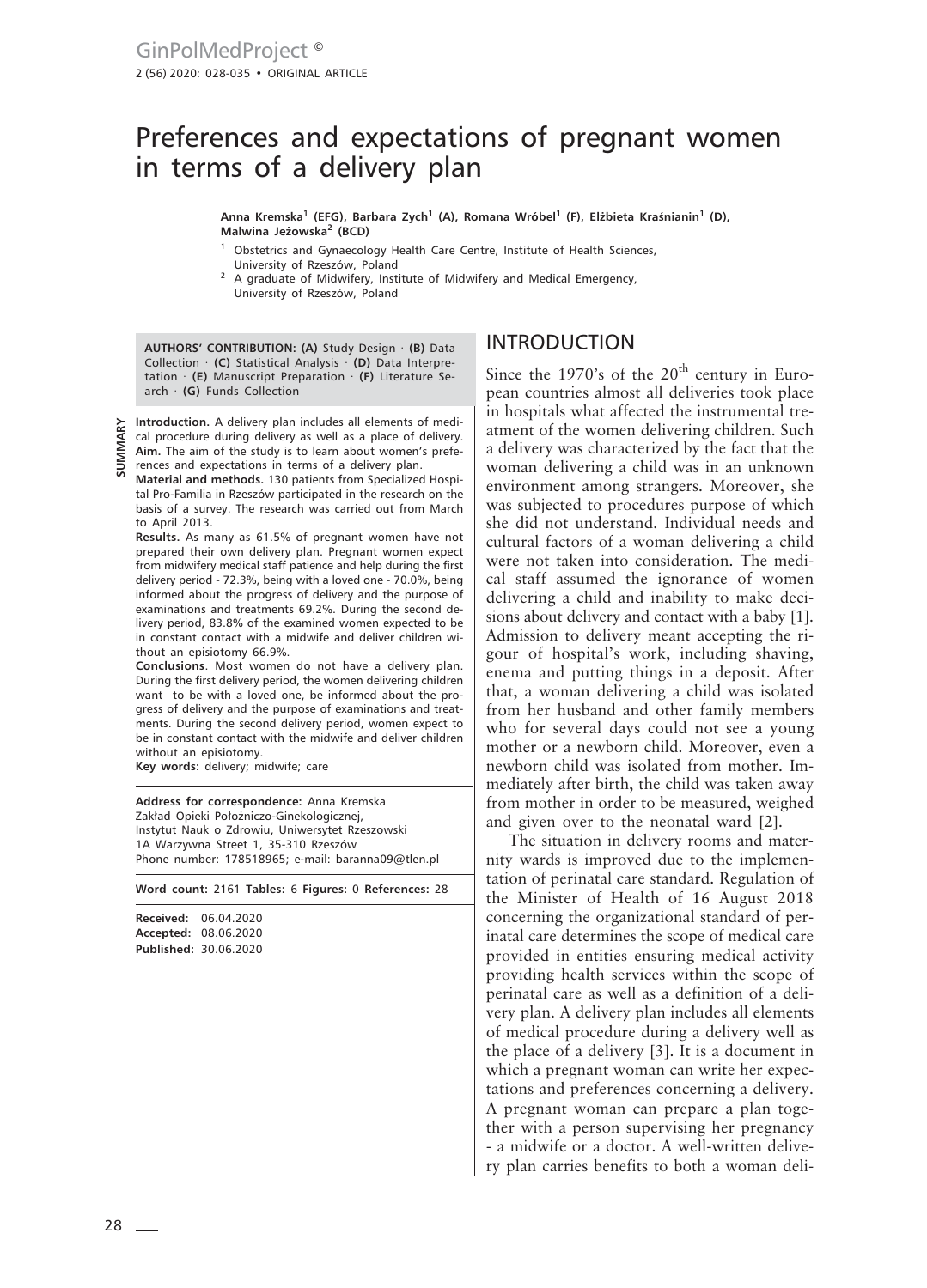vering a child and medical staff. Most of all these will be: greater control over the course of delivery and unwanted events. In Poland, a delivery plan is not yet as common as in Scandinavian countries, however, there is an increase in the number of women who use it every year [4].

### OBJECTIVE OF THE STUDY

The aim of the study is to learn about women's preferences and expectations in terms of A delivery plan.

## MATERIAL AND METHODS

130 patients participated in the study. The material that is the basis of the analysis consi-

**Tab.1**. Characteristics of the research group. Results

sts of research conducted at the turn of March and April 2013. The choice of the research group was deliberate – these were pregnant women who had had visits before delivery at the clinic of the Specialized Hospital Pro-Familia in Rzeszow. In this study, the research was conducted with the use of a survey that was prepared on the basis of available literature on the subject. A chi-square test for the independence of variables was used to check the presence of correlations in the entire studied population. Calculations were made with the use of SPSS Statistics 20 program, assuming a significance level of  $p < 0.05$ . There were used in the study: a chi-square test of independence, t test for independent variables and one-way analysis of variance (ANOVA) [5,6].

| <b>Tab.T.</b> Characteristics of the research group. Results |                                                                        |                                        |                                                  |                    |  |  |
|--------------------------------------------------------------|------------------------------------------------------------------------|----------------------------------------|--------------------------------------------------|--------------------|--|--|
| Age of the respondents                                       |                                                                        | To 24                                  | From 25 to 35                                    | Over 35            |  |  |
|                                                              |                                                                        | 28,5%                                  | 66.2%                                            | 5,4%               |  |  |
| Place of residence                                           |                                                                        | City over 50 thousands of<br>residents | City with less than 50<br>thousands of residents | Countryside        |  |  |
|                                                              |                                                                        | 37,7%                                  | 30,8%                                            | 31,5%              |  |  |
| <b>Education</b>                                             | Basic<br>Secondary<br>level of<br>vocational<br>education<br>education |                                        | Undergraduate education                          | Tertiary education |  |  |
|                                                              | 1,5%                                                                   | 22,3%                                  | 19,2%                                            | 56,9%              |  |  |
| <b>Marital status</b>                                        |                                                                        | A married woman                        | A maiden                                         | Cohabitation       |  |  |
|                                                              |                                                                        | 76,2%                                  | 13,1%                                            | 10,8%              |  |  |
| Number of deliveries                                         | $\Omega$                                                               |                                        | $\overline{2}$                                   | 3                  |  |  |
|                                                              | 57,7%                                                                  | 31,5%                                  | 9,2%                                             | 1,5%               |  |  |

**Tab.2.** Correlation between age, place of residence, marital status and the need to prepare a delivery plan

| The need to prepare a delivery<br>plan in the opinion of the<br>respondents |               |         | Age              |         |                                                     | Place of residence                     |                  | <b>Marital status</b> |                                                              |                   |  |
|-----------------------------------------------------------------------------|---------------|---------|------------------|---------|-----------------------------------------------------|----------------------------------------|------------------|-----------------------|--------------------------------------------------------------|-------------------|--|
|                                                                             |               | to $24$ | from 25<br>to 35 | over 35 | City with<br>less tham<br>50 000<br>of<br>residents | City over<br>50 000<br>Ωf<br>residents | country-<br>side | A<br>married<br>woman | A maiden                                                     | Cohabita-<br>tion |  |
| Yes                                                                         | N             | 27      | 59               | 4       | 24                                                  | 35                                     | 31               | 75                    | 9                                                            | 6                 |  |
|                                                                             | $\frac{0}{0}$ | 73,0    | 68,6             | 57,1    | 60,0                                                | 71,4                                   | 75,6             | 75,8                  | 52,9                                                         | 42,9              |  |
| <b>No</b>                                                                   | N             | 10      | 27               | 3       | 16                                                  | 14                                     | 10               | 24                    | 8                                                            | 8                 |  |
|                                                                             | $\frac{0}{0}$ | 27,0    | 31,4             | 42,9    | 40,0                                                | 28,6                                   | 24,4             | 24,2                  | 47,1                                                         | 57,1              |  |
| In general                                                                  | N             | 37      | 86               | 7       | 40                                                  | 49                                     | 41               | 99                    | 17                                                           | 14                |  |
|                                                                             | $\%$          | 100,0   | 100,0            | 100,0   | 100,0                                               | 100,0                                  | 100,0            | 100.0                 | 100.0                                                        | 100,0             |  |
|                                                                             |               |         | p > 0.05         |         |                                                     | p > 0.05                               |                  |                       | $p=0.02$ , V<br>Kramer= $0,26$ ,<br>Chi-square=8,67 $(df=2)$ |                   |  |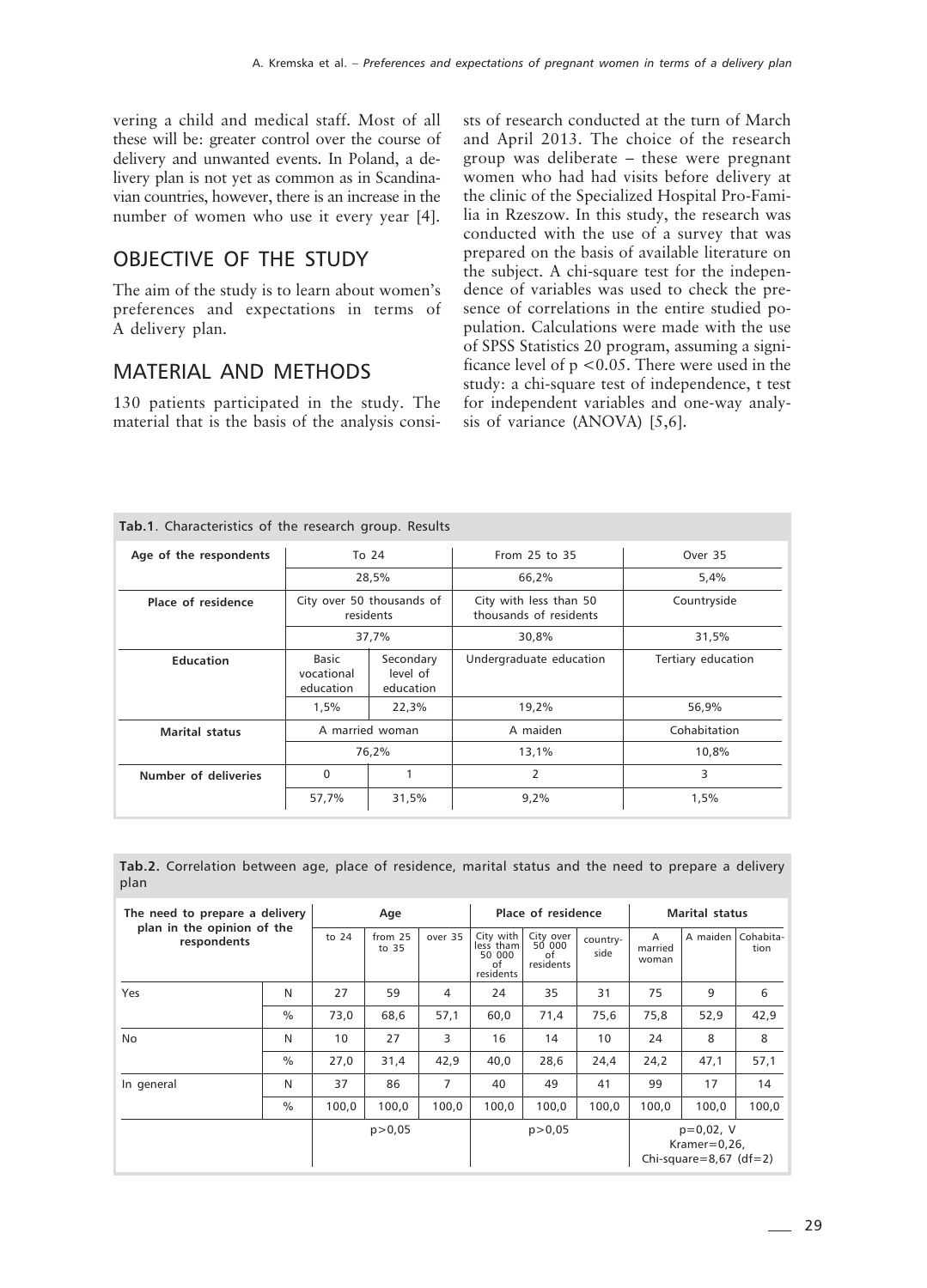| staff during the first period of                    |     |                                      |      |    |          |              |      | <b>Education</b>           |       |                                    |               |                                 |      |                       |      |
|-----------------------------------------------------|-----|--------------------------------------|------|----|----------|--------------|------|----------------------------|-------|------------------------------------|---------------|---------------------------------|------|-----------------------|------|
| delivery                                            |     | to $24$<br>from 25 to<br>35<br>36 35 |      |    |          | over 35      |      | <b>Basic</b><br>vacational |       | Secondary<br>level of<br>education |               | Undergra-<br>duate<br>education |      | Tertiary<br>education |      |
|                                                     |     | N                                    | $\%$ | N  | $\%$     | N            | $\%$ | N                          | $\%$  | N                                  | $\frac{0}{0}$ | N                               | $\%$ | N                     | $\%$ |
| Presence of a doctor supervising<br>one's pregnancy | yes | 13                                   | 35,1 | 42 | 48,8     | 5            | 71,4 | 0                          | 0,0   | 9                                  | 31,0          | 14                              | 56,0 | 37                    | 50,0 |
|                                                     | p   |                                      |      |    | p > 0,05 |              |      |                            |       |                                    |               | p > 0,05                        |      |                       |      |
| Being with a loved one                              | yes | 26                                   | 70,3 | 59 | 68,6     | 6            | 85,7 | 2                          | 100,0 | 17                                 | 58,6          | 20                              | 80,0 | 52                    | 70,3 |
|                                                     | р   |                                      |      |    | p > 0,05 |              |      |                            |       |                                    | p > 0,05      |                                 |      |                       |      |
| Patience and help                                   | yes | 29                                   | 78,4 | 59 | 68,6     | 6            | 85,7 | 2                          | 100,0 | 18                                 | 62,1          | 17                              | 68,0 | 57                    | 77,0 |
|                                                     | р   |                                      |      |    | p > 0.05 |              |      |                            |       |                                    |               | p > 0,05                        |      |                       |      |
| Listening and assessing KTG                         | yes | 12                                   | 32,4 | 17 | 19,8     | 0            | 0,0  | 0                          | 0,0   | 4                                  | 13,8          | 8                               | 32,0 | 17                    | 23,0 |
| during the reception to the<br>ward                 | р   |                                      |      |    | p > 0,05 |              |      |                            |       |                                    |               | p > 0,05                        |      |                       |      |
| Interview                                           | yes | 6                                    | 16,2 | 11 | 12,8     | $\Omega$     | 0,0  | 0                          | 0,0   | 3                                  | 10,3          | 3                               | 12,0 | 11                    | 14,9 |
|                                                     | р   |                                      |      |    | p > 0,05 |              |      |                            |       |                                    |               | p > 0,05                        |      |                       |      |
| Listening to the interpretation                     | yes | 11                                   | 29,7 | 18 | 20,9     | 2            | 28,6 | 0                          | 0,0   | 6                                  | 20,7          | 10                              | 40,0 | 15                    | 20,3 |
| of one's examinations                               | p   |                                      |      |    | p > 0,05 |              |      |                            |       |                                    |               | p > 0.05                        |      |                       |      |
| Listening to the interpretation                     | yes | 19                                   | 51,4 | 27 | 31,4     | 2            | 28,6 | 0                          | 0,0   | 10                                 | 34,5          | 11                              | 44,0 | 27                    | 36,5 |
| of one's results                                    | р   |                                      |      |    | p > 0,05 |              |      |                            |       |                                    |               | p > 0,05                        |      |                       |      |
| Supervising the heart rate of                       | yes | 13                                   | 35,1 | 31 | 36,0     | 4            | 57,1 | 0                          | 0,0   | 6                                  | 20,7          | 8                               | 32,0 | 34                    | 45,9 |
| one's child every 15-30 minutes                     | p   |                                      |      |    | p > 0.05 |              |      |                            |       |                                    | p > 0,05      |                                 |      |                       |      |
| Constant monitoring of KTG                          | yes | 4                                    | 10,8 | 6  | 7,0      | 0            | 0,0  | 0                          | 0,0   | 1                                  | 3,4           | 4                               | 16,0 | 5                     | 6,8  |
|                                                     | р   |                                      |      |    | p > 0,05 |              |      |                            |       |                                    |               | p > 0,05                        |      |                       |      |
| Receiving CD record of one's<br>child               | yes | 2                                    | 5,4  | 3  | 3,5      | 0            | 0,0  | 0                          | 0,0   | 0                                  | 0,0           | $\mathbf{1}$                    | 4,0  | 4                     | 5,4  |
|                                                     | p   |                                      |      |    | p > 0,05 |              |      |                            |       |                                    | p > 0,05      |                                 |      |                       |      |
| Being informed about delivery and                   | yes | 28                                   | 75,7 | 58 | 67,4     | 4            | 57,1 | 2                          | 100,0 | 19                                 | 65,5          | 17                              | 68,0 | 52                    | 70,3 |
| the purpose of examinations and<br>treatments       | p   |                                      |      |    | p > 0,05 |              |      |                            |       |                                    |               | p > 0,05                        |      |                       |      |
| Being informed about giving over                    | yes | 12                                   | 32,4 | 16 | 18,6     | $\mathbf{1}$ | 14,3 | 1                          | 50,0  | 4                                  | 13,8          | 7                               | 28,0 | 17                    | 23,0 |
| care of oneself to a doctor/midwife                 | р   |                                      |      |    | p > 0,05 |              |      |                            |       |                                    |               | p > 0,05                        |      |                       |      |
| Discussing a plan of delivery                       | yes | 14                                   | 37,8 | 21 | 24,4     | 0            | 0,0  | 0                          | 0,0   | 2                                  | 6,9           | 11                              | 44,0 | 22                    | 29,7 |
| with a midwife                                      | p   |                                      |      |    | p > 0,05 |              |      |                            |       |                                    |               | $,014*$                         |      |                       |      |
| Discussing ways of dealing with                     | yes | 22                                   | 59,5 | 29 | 33,7     | 2            | 28,6 | 0                          | 0,0   | 11                                 | 37,9          | 13                              | 52,0 | 29                    | 39,2 |
| pain                                                | p   |                                      |      |    | ,023*    |              |      |                            |       |                                    |               | p > 0.05                        |      |                       |      |
| concerning taking<br>Legalities                     | yes | 2                                    | 5,4  | 6  | 7,0      | 2            | 28,6 | 0                          | 0,0   | 1                                  | 3,4           | $\mathbf{1}$                    | 4,0  | 8                     | 10,8 |
| cord blood                                          | р   |                                      |      |    | p > 0,05 |              |      |                            |       |                                    | p > 0,05      |                                 |      |                       |      |
| Being informed about the topo-                      | yes | 8                                    | 21,6 | 11 | 12,8     | 0            | 0,0  | 0                          | 0,0   | 2                                  | 6,9           | 5                               | 20,0 | 12                    | 16,2 |
| graphy of a ward                                    | p   |                                      |      |    | p > 0.05 |              |      |                            |       |                                    | p > 0,05      |                                 |      |                       |      |
| To assess cramps of a womb                          | yes | 5                                    | 13,5 | 8  | 9,3      | 1            | 14,3 | 0                          | 0,0   | 1                                  | 3,4           | 7                               | 28,0 | 6                     | 8,1  |
| muscle                                              | p   |                                      |      |    | p > 0,05 |              |      |                            |       |                                    |               | ,018*                           |      |                       |      |
| To price an amniotic sac                            | yes | $\mathbf{1}$                         | 2,7  | 2  | 2,3      | 0            | 0,0  | 0                          | 0,0   | 0                                  | 0,0           | 2                               | 8,0  | $\mathbf{1}$          | 1,4  |
|                                                     | p   |                                      |      |    | p > 0,05 |              |      |                            |       |                                    | p > 0.05      |                                 |      |                       |      |
| To do clyster                                       | yes | 5                                    | 13,5 | 9  | 10,5     | 0            | 0,0  | 0                          | 0,0   | 0                                  | 0,0           | 5                               | 20,0 | 9                     | 12,2 |
|                                                     | p   |                                      |      |    | p > 0,05 |              |      |                            |       |                                    | p > 0,05      |                                 |      |                       |      |
|                                                     |     |                                      |      |    |          |              |      |                            |       |                                    |               |                                 |      |                       |      |
| To shave pubic hair                                 | yes | 2                                    | 5,4  | 2  | 2,3      | 0            | 0,0  | 0                          | 0,0   | 0                                  | ,0            | 2                               | 8,0  | 2                     | 2,7  |
|                                                     | p   |                                      |      |    | p > 0,05 |              |      |                            |       |                                    |               | p > 0,05                        |      |                       |      |

**Tab. 3.** Relationships between age, education and expectations of medical personnel during the first delivery period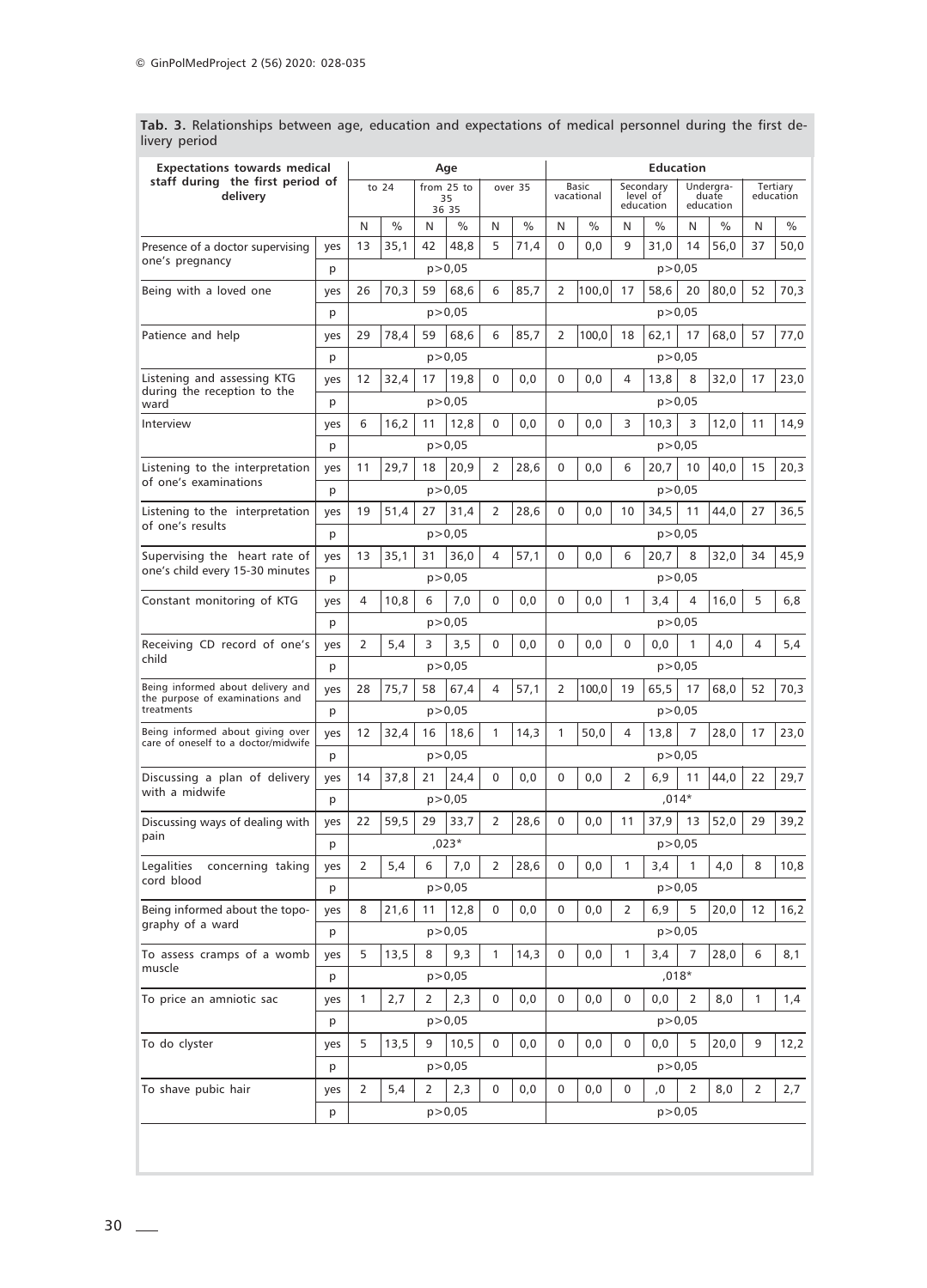| <b>Expectations towards medical</b><br>staff during the first period of<br>delivery |     | Age            |          |                             |          |             |      | <b>Education</b>    |               |                                    |          |                                 |      |                       |      |  |
|-------------------------------------------------------------------------------------|-----|----------------|----------|-----------------------------|----------|-------------|------|---------------------|---------------|------------------------------------|----------|---------------------------------|------|-----------------------|------|--|
|                                                                                     |     | to $24$        |          | from $25$ to<br>35<br>36 35 |          | over 35     |      | Basic<br>vacational |               | Secondary<br>level of<br>education |          | Undergra-<br>duate<br>education |      | Tertiary<br>education |      |  |
|                                                                                     |     | N              | $\%$     | N                           | $\%$     | N           | $\%$ | N                   | $\frac{0}{0}$ | N                                  | $\%$     | N                               | $\%$ | N                     | $\%$ |  |
| To have intravenous cannula                                                         | tak | 5              | 13,5     | 5                           | 5,8      | 0           | 0,0  | $\Omega$            | 0,0           | $\Omega$                           | 0,0      | 5                               | 20,0 | 5                     | 6,8  |  |
|                                                                                     | p   |                | p > 0.05 |                             |          | $.046*$     |      |                     |               |                                    |          |                                 |      |                       |      |  |
| Taking liquids orally                                                               | tak | 10             | 27,0     | 22                          | 25,6     | 3           | 42,9 | $\Omega$            | $.0\%$        | 7                                  | 24,1     | 5                               | 20,0 | 23                    | 31,1 |  |
|                                                                                     | p   |                |          |                             |          | p > 0.05    |      |                     |               |                                    | p > 0.05 |                                 |      |                       |      |  |
| Other                                                                               | tak | $\overline{2}$ | 5,4      | $\mathbf 0$                 | 0,0      | $\mathbf 0$ | 0,0  | $\Omega$            | 0,0           | $\mathbf 0$                        | 0,0      | 2                               | 8,0  | $\Omega$              | 0,0  |  |
|                                                                                     | p   |                |          |                             | p > 0.05 |             |      | $.036*$             |               |                                    |          |                                 |      |                       |      |  |

**Tab. 3.** Relationships between age, education and expectations of medical personnel during the first delivery period (cont.)

#### RESULTS

The majority of respondents were aged 27.7 +/ - 1. The vast majority of respondents were married declaring higher education. 37.7% of the respondents lived in the city of more than 50 thousand residents, 30.8% of the respondents came from a city of less than 50 thousand residents and 31.5% of the respondents declared to live in the countryside. More than half of the respondents did not deliver children at all 57.7%, while 1.5% of the respondents have already delivered children three times (tab.1.).

The need to prepare a delivery plan was declared by 69.2% of the respondents, while 30.8% did not feel such a need. Chi-square test analysis showed that these are only married women ( $p = 0.02$ ) who more often think that a delivery plan is needed (tab.2.). When the respondents were asked about the source of information about a delivery plan, they most often indicated 40% antenatal classes. Next sources were: a midwife 20.8%, a doctor 10.0%, Internet 8.5% and friends 7.7%. 82.3% of women would like their midwives to supervise a delivery, while 17.7% of them would prefer doctors to do it.

Among the most frequently expected behaviours of midwifery medical staff, the respondents indicated patience and help during the first delivery period 72.3%, being together with

| Tab. 4. Expectations of women to-                        | Expectations of women towards medical staff                                                                  | Answers |       | $%$ of<br>observa- |  |
|----------------------------------------------------------|--------------------------------------------------------------------------------------------------------------|---------|-------|--------------------|--|
| wards medical staff during the<br>second delivery period | during the second delivery period                                                                            | N       | $\%$  | tion               |  |
|                                                          | Being in a constant contact with a midwife                                                                   | 109     | 20,3  | 83,8               |  |
|                                                          | Being in a constant contact with a husband, a partner etc.                                                   | 86      | 16,0  | 66,2               |  |
|                                                          | To listen to the heart rate of one's child after every cramp                                                 | 47      | 8,7   | 36,2               |  |
|                                                          | I would like to have the posiibility of choice of<br>a convinient position for me during delivery (vertical) | 80      | 14,9  | 61,5               |  |
|                                                          | I would like to deliver a child in water                                                                     | 17      | 3,2   | 13,1               |  |
|                                                          | I would like to deliver a child on a delivery bed                                                            | 38      | 7,1   | 29,2               |  |
|                                                          | I would like to have the possibility of taking<br>liquids orally                                             | 32      | 5,9   | 24,6               |  |
|                                                          | I would like to have the possibility of<br>touching a child's head during a delivery                         | 6       | 1,1   | 4,6                |  |
|                                                          | I would prefer not to have episiotomy<br>unless necessary                                                    | 87      | 16.2  | 66,9               |  |
|                                                          | I would like to have the possibility<br>of making sounds freely                                              | 36      | 6,7   | 27,7               |  |
|                                                          | In general                                                                                                   | 538     | 100,0 | 413,8              |  |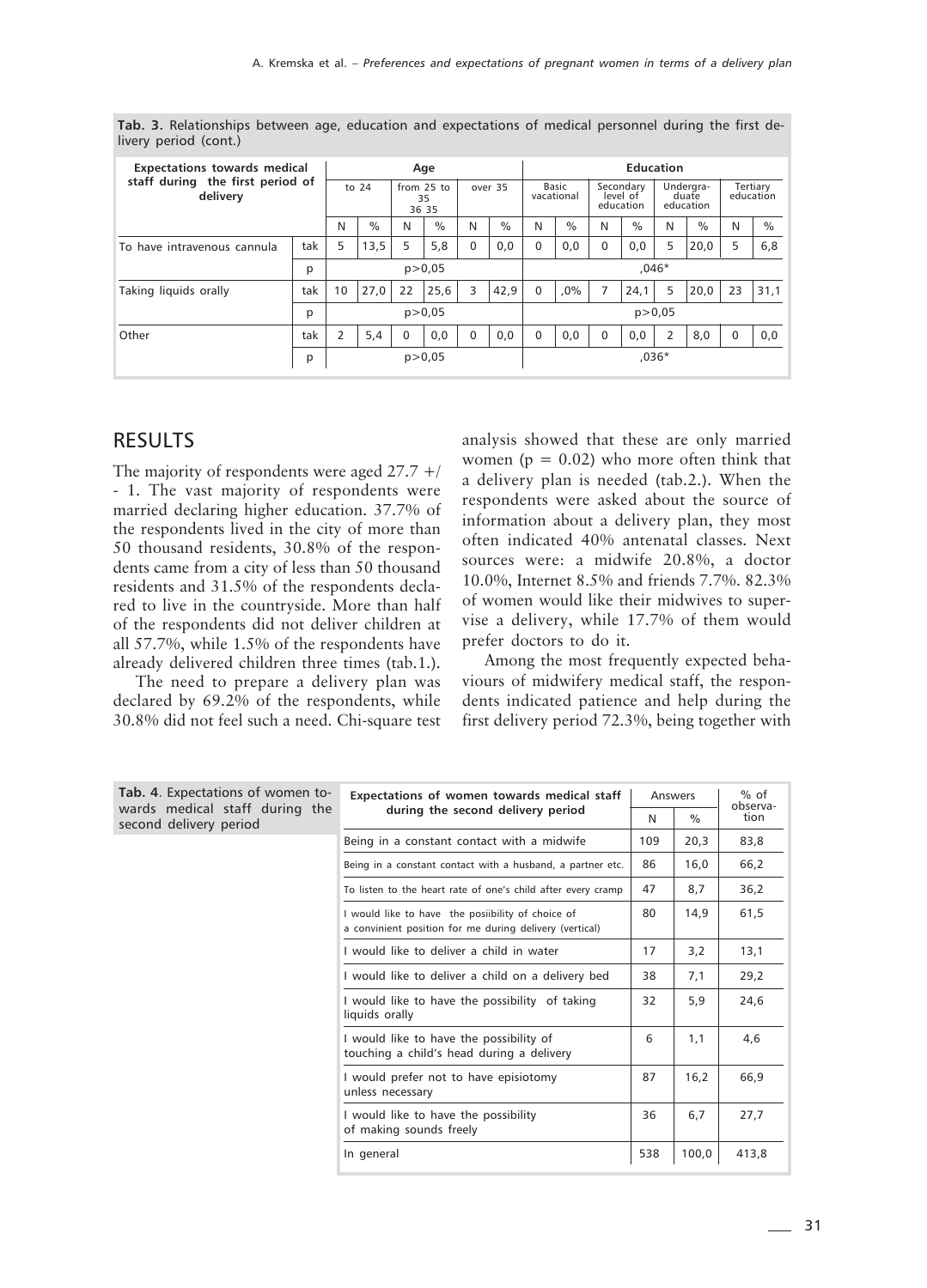a loved one, who would support and mobilize them to act 70%, informing about the progress of delivery and the purpose of examinations and treatments 69.2%. Younger women more often expect from medical staff to discuss ways of dealing with pain, while women with higher education more often expect to discuss a delivery plan, supervise contractions and insertion of intravenous cannula. The correlations are statistically significant (tab.3.).

The highest percentage of the respondents 83.8% expect to remain in constant contact with midwives during the second delivery period and if possible, deliver a child without an episiotomy 66.9%. Another important expectation during adelivery of a child is to remain in constant contact with her husband/partner (66.2%). The smallest percentage of indicated answers (4.6%) was to touch the baby's head during a delivery (tab.4.).

As a form of relieving delivery pain by nonpharmaceutical methods, the respondents most often mentioned the possibility of moving during delivery (79.2%) and free choice of

position as well as 66.9% the possibility of using a bath and/or a shower during the first period of delivery, also breathing and relaxation 60.8%. The smallest number of surveyed women indicated aromatherapy (4.6%) as a method of relieving delivery pain (tab.5.). As many as 62.3% of pregnant women did not want to be given any pharmacological relievers of delivery pain, however, every fifth (21%) pregnant woman would like to receive epidural anaesthesia and every eighth 11,5% would choose inhalation analgesia. A small percentage of women surveyed (3.8%) would use opioid pharmaceuticals and (0.8%) of them would use regional analgesia (tab.6.).

### **DISCUSSION**

Standard of perinatal care puts great emphasis on the realization of patients' rights, including respecting women's rights to make decisions concerning delivery [4]. Own research that were carried out shows that 61.5% of women did not prepare their own delivery plan. The abovemen-

| Tab. 5. Women's preferences con-                                    | Non-pharmacological methods of relieving                                                        | Answers |       | $%$ of<br>observa- |  |
|---------------------------------------------------------------------|-------------------------------------------------------------------------------------------------|---------|-------|--------------------|--|
| cerning non-pharmacological me-<br>thods of relieving pain during a | delivery pain                                                                                   | N       | $\%$  | tion               |  |
| delivery                                                            | I would like to use a bath or a shower in the first<br>period of a delivery (water immersion)   | 87      | 20,0  | 66,9               |  |
|                                                                     | I would like to have the possibility of moving<br>during a delivery a free choice of a position | 103     | 23,6  | 79,2               |  |
|                                                                     | A ball, a sako sack, Tens                                                                       | 52      | 11,9  | 40,0               |  |
|                                                                     | Message of feet, stomach, neck and shoulders                                                    | 30      | 6,9   | 23,1               |  |
|                                                                     | Back's rubbing and massage                                                                      | 29      | 6,7   | 22,3               |  |
|                                                                     | Breathing and relaxation                                                                        | 79      | 18,1  | 60,8               |  |
|                                                                     | Aromatherapy                                                                                    | 6       | 1,4   | 4,6                |  |
|                                                                     | Music therapy                                                                                   | 43      | 9,9   | 33,1               |  |
|                                                                     | Using warmth and cold to nerve endings<br>directly                                              | 7       | 1,6   | 5,4                |  |
|                                                                     | In general                                                                                      | 436     | 100,0 | 335,4              |  |

| Tab. 6. Preferred methods of relie- |  |  |
|-------------------------------------|--|--|
| ving delivery pain in the respon-   |  |  |
| dents' opinion                      |  |  |

| Preferred methods of relieving delivery<br>pain in the respondents' opinion | Frequen-<br>cy | $\%$  | Cumulative<br>percentage |
|-----------------------------------------------------------------------------|----------------|-------|--------------------------|
| Pharmaceuticals of opioid group                                             | 5              | 3,8   | 3,8                      |
| Epidural anaesthesia                                                        | 28             | 21,5  | 25,4                     |
| Inhalation analgesia                                                        | 15             | 11,5  | 36,9                     |
| Regional analgesia                                                          |                | 0,8   | 37,7                     |
| Nil do not want to be given<br>pharmacological painkillers                  | 81             | 62,3  | 100,0                    |
| In general                                                                  | 130            | 100,0 |                          |
|                                                                             |                |       |                          |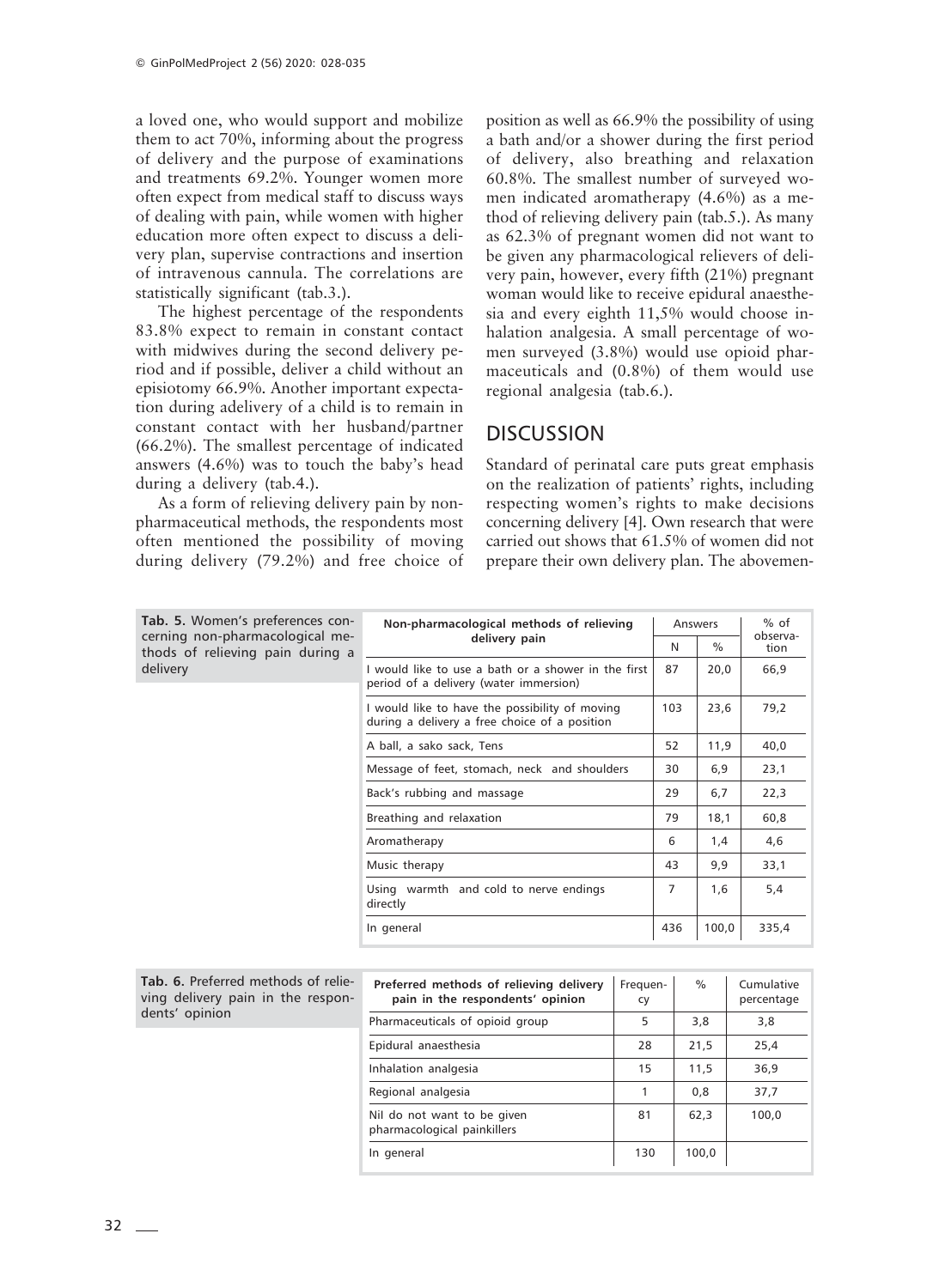tioned results are confirmed by Fuks, where 69.2% of women confirmed the need to prepare a delivery plan, submitting such arguments such as the possibility of preparing for delivery, easier contact and cooperation with a midwife that favour a sense of security. As many as 30.8% of respondents claimed that delivery cannot be planned as everyone is different and a delivery plan is an unnecessary element in this situation [7]. According to Aragon et al., a delivery plan is used as a communication tool between the woman delivering a child and medical staff. 19% of women and 9% of their partners stated that women have a greater sense of control over a delivery process. Only 4% of the partners of women delivering children have an opinion that a delivery plan does not bring any benefits [8]. Similar results were obtained by Stanisz et al. inherresearch, in which the majority of women delivering children in Szczecin hospitals - 71.1% did not have a delivery plan [9]. The research can be also confirmed by reports of Ćwiek in which according to reports from 2011, 2012 and 2013 less than 25% of patients came to a hospital with their own delivery plan [10,11]. The high percentage of women from Hospital in Szczecinek who had a plan (81.1%) was due to the fact that women delivering children had an opportunity to complete this document in the conditions of a delivery room [9]. On the other hand, the results of Pawlickaet al. show that 31% of multiparas and 34% of primiparas prepared or planned to prepare a delivery plan [12].

Literature reports that women delivering children are more satisfied with medical care when medical staff have followed the points positioned in a delivery plan [13]. Matuszczyk et al. indicated in the research that 74% of women wanted to be informed about the progress of a delivery, 55% wanted to be informed about the child's condition [14]. The conclusions of the research are confirmed by own observations, which show that pregnant women expected information about the progress of delivery and the condition of a child 69.2%. According to Jarczak et al., 24% of women delivering children were not informed about the course of delivery and 20% of the respondents did not receive information about health condition of their children after delivery [15]. According to Makara-Studzińska, women received comprehensive information concerning the reasons for Caesarean section (79.5%) [16].

In the Sadowska et al. study, nearly half (47.5%) of women assessed the presence of a person accompanying a woman during delivery as helpful/supportive. On the contrary, 22.5% of other women delivering children assessed it as troublesome/annoying. For the remaining 30.0% of women, the presence of a loved one during delivery was irrelevant. According to 44.6% of the respondents, a husband/partner was the most desirable person in a delivery room. The respondents also needed the presence of a midwife from antenatal classes (18.5%), a physiotherapist (13.8%) and a doctor supervising pregnancy 12.3% [17]. According to Matuszczyk et al., 60% of respondents felt safer and less anxious during a delivery because of the possibility of being with an accompanying person during delivery [14,17, 18,19,20,21].

The authors of the WHO report concerning practical guidelines during natural childbirth clearly indicate the fact that every woman should be allowed to properly deal with delivery pain and non-pharmaceutical methods should be used first [22.23]. According to Król et al., the most well-known methods of relieving delivery pain among the respondents were: proper breathing (17.03%), massage (14.86%). The next ones are: water immersion (11.08%). Relaxation 9.46% and music therapy (5.68%) were assessed worse by the respondents [24]. The analysis of own research shows that the largest percentage of women 79.2% would like to move and choose any position during delivery, while 60.8% of women preferred breathing and relaxation. 66.9% of women preferred a possibility of using a bath and a shower. According to Klejewski and Pawlicka et al. shows that in the vast majority of cases there is a tendency to use non-pharmaceutical methods to relieve delivery pain [25,12].

In addition to the use of non-pharmaceutical methods to relieve delivery pain, pharmacological methods are also important. According to Aragon et al., 59% of women delivering children expect pain relief thanks to the use of pharmaceuticals [8]. Similar results were obtained by Majchrzak et al., in which more than half of women delivering children needed pain relief. Negative experiences during delivery may cause the resignation to the readiness to have another child and increase the incidence of postpartum depression [26]. The research by Król et al. shows that most often women delivering children knew and wanted to use epidural anaesthesia - 13.51% as a method of relieving delivery pain. The research carried out in order to assess the choice of pain relief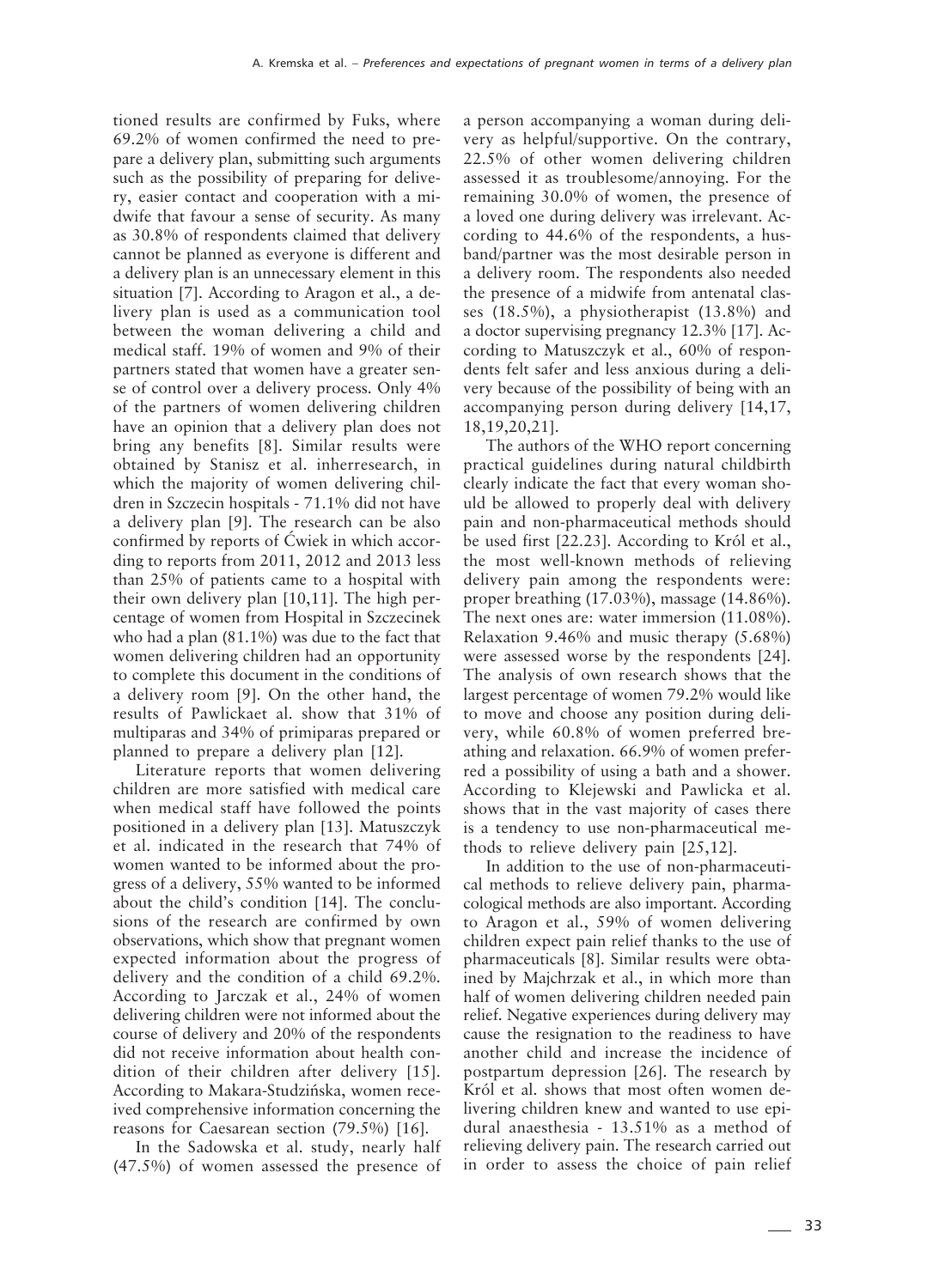methods shows that epidural anaesthesia was performed in 22.4% of women delivering children out of 396 surveyed women [24]. Gibson's research shows that 61% of women in the United States received epidural / subarachnoid anaesthesia during delivery [27].

The World Health Organization recommends that the percentage of episiotomy should not be higher than 10%. Nowadays, an episiotomy is considered in the aspect of "midwifery violence". Researchers are wondering if it is justified to carry out this practice. In 2012, after the introduction of the Perinatal Care Standard in Poland, it is recommended to reduce the percentage of carrying out an episiotomy [28]. According to own research, 66,9% of the respondents would prefer not to have episiotomy, unless it is necessary. In Aragon et al. research 26% of women wanted to have an episiotomy during delivery [8]. At the hospital with the first degree of reference of the branch of Tadeusz Chałubiński Mogilno Region Hospital in Strzelno, in the eight-year period there was a clear lack of changes in the percentage of episiotomy during delivery. In 2005, an episiotomy was performed in 143 (38.23%) cases and in 2013 in as many as 128 (44.13%) cases of women delivering children. Whereas in 2005 at J. Biziel Clinical Hospital in Bydgoszcz with the third degree of reference an episiotomy was performed in 909 (66.54%) of women delivering children and in 2013 an episiotomy was performed in 432 (39.77%) of women [28].

#### **CONCLUSIONS**

1.Most women do not have a delivery plan.

- 2. During the first period of delivery women delivering children want to be with a loved one and be informed about the progress of delivery and the purpose of examinations and treatments.
- 3. During the second delivery period women expect constant contact with midwives and deliver children without an episiotomy.
- 4. Among the non-pharmaceutical methods of relieving delivery pain, patients prefer: moving, choosing a convenient position, breath relaxation, using a bath and shower.

- 1. **Poplatek J, Bąkowski J.** Humanizacja traktu porodowego - teoria i praktyka. *Zeszyty Naukowe. Architektura/ Politechnika Śląska* 2013;53:185-194.
- 2. **Nowakowska L.** Refleksje nad ciążą i porodem. Perspektywa krytycznej analizy dyskursu. Kultura - Społeczeństwo - Edukacja 2014;1(5):9-24.
- 3. Rozporządzenie Ministra Zdrowia z dnia 16 sierpnia 2018 r. w sprawie standardu organizacyjnego opieki okołoporodowej (Dz. U. poz. 1756).
- 4. **Romańska A, Baranowska B, Sys D et al.** Wybrane zagadnienia z planu porodu w kontekście oczekiwań kobiet i ich wyników okołoporodowych. *Hygeia Public Health* 2019;54(2):123-129.
- 5. **Bedyńska S, Brzezicka A.** Statystyczny drogowskaz. Warszawa. SWPS; 2007.
- 6. **Szwed R.** Metody statystyczne w naukach społecznych. Elementy teorii i zadania. Lublin: Wydawnictwo KUL;2008.
- 7. **Fuks A** (red). RAPORT. Przestrzeganie prawa kobiet rodzących w Polsce. Akcja Społeczna Lepszy Poród. Warszawa 2015.
- 8. **Aragon M, Chhoa E, Dayan R et al.** Perspectives of Expectant Women and Health Care Providers on Birth Plans. *J Obstet Gynaecol Can* 2013;35(11):979-985.
- 9. **Stanisz M, Ćwiek D.** Znajomość standardu opieki okołoporodowej przez pacjentki wybranych szpitali województwa zachodniopomorskiego. *Pielęg. Pol.* 2016;2(60):139- 143. DOI: http://dx.doi.org/10.20883/pielpol.2016.1.
- 10. **Ćwiek D.** Sprawozdanie z funkcjonowania zawodu położnej w województwie zachodniopomorskim w 2011 roku. Szczecińska Izba Pielęgniarek i Położnych 2011, http:// www. sipip.szczecin.pl/userfiles/file/sprawozdanie8.pdf (dostęp: 2015. 04.12).
- 11. **Ćwiek D.** Sprawozdanie z funkcjonowania zawodu położnej w województwie zachodniopomorskim w 2012 roku. Szczecińska Izba Pielęgniarek i Położnych 2012, http://sipip.szczecin.pl/opinie-i-sprawozdania-konsultanta-w-dzie-

dziniepielegniarstwa-ginekologiczno-polozniczego-2// (dostęp: 2015. 04.12).

- 12. **Pawlicka P, Łockiwicz M, Szulman Wardal A.** Oczekiwania kobiet w zakresie wsparcia społecznego i medycznego okresie okołoporodowym. *Polskie Forum Psychologiczne* 2014;19(1):126-139.
- 13. **Farahat AH, Mohamed H EL S, Elkader SA El-Nemer A.** Effect of Implementing A Birth Plan on Womens' Childbirth Experiences and Maternal & Neonatal Outcomes. *Journal of Education and Practice* 2015;6(6):24-31.
- 14. **Matuszczyk D, Płoch K, Dziedzic M.** Przebieg porodu, a poziom realizacji oczekiwań par rodzących na przykładzie badań przeprowadzonych w krakowskich szpitalach. W. Kiełbratowska B, Łysiak-Szydłowska W, Preis K (red.). Wyzwania współczesnego położnictwa. Praca zbiorowa. Wyd. Bernardinium Sp. z o. o. Gdańsk; 2007;23-128.
- 15. **Jarczak A, Kosoń K.** Jakość opieki perinatalnej w Polsce w ocenie kobiet rodzących w latach 1990-201. *Perinatol Neonatol Ginekol.* 2013;6(3):161-167.
- 16. **Makara-Studzińska M, Wdowiak A, Podstawka D et al.** Opieka personelu medycznego oddziałów położniczych nad kobietą i noworodkiem - w ocenie pacjentek. *Med Og Nauk Zdr* 2013;19(3):288-293.
- 17. **Sadowska M, Kędzierska A, Wdowiak A et al.** Efektywność funkcjonowania szkół rodzenia w opinii kobiet. *EJMT* 2013;1(1):32-40.
- 18. **Dąbrowska-Wnuk M, Soroka J.** Zaangażowanie mężczyzn – przyszłych ojców w proces oczekiwania narodzin dziecka a styl przywiązania do partnerki. *Humanum* 2017;25(2):19-38.
- 19. **Berkau A.** Wpływ wsparcia i obecności partnera na samopoczucie kobiety rodzącej. *Pol Prz Nauk Zdr* 2015;2(43):71-75.
- 20. **Berkau A, Suchowiak S, Plagens-Rotman K.** Poród rodzinny z perspektywy ojca dziecka. *Pol Prz Nauk Zdr* 2016;1(46):18-23.